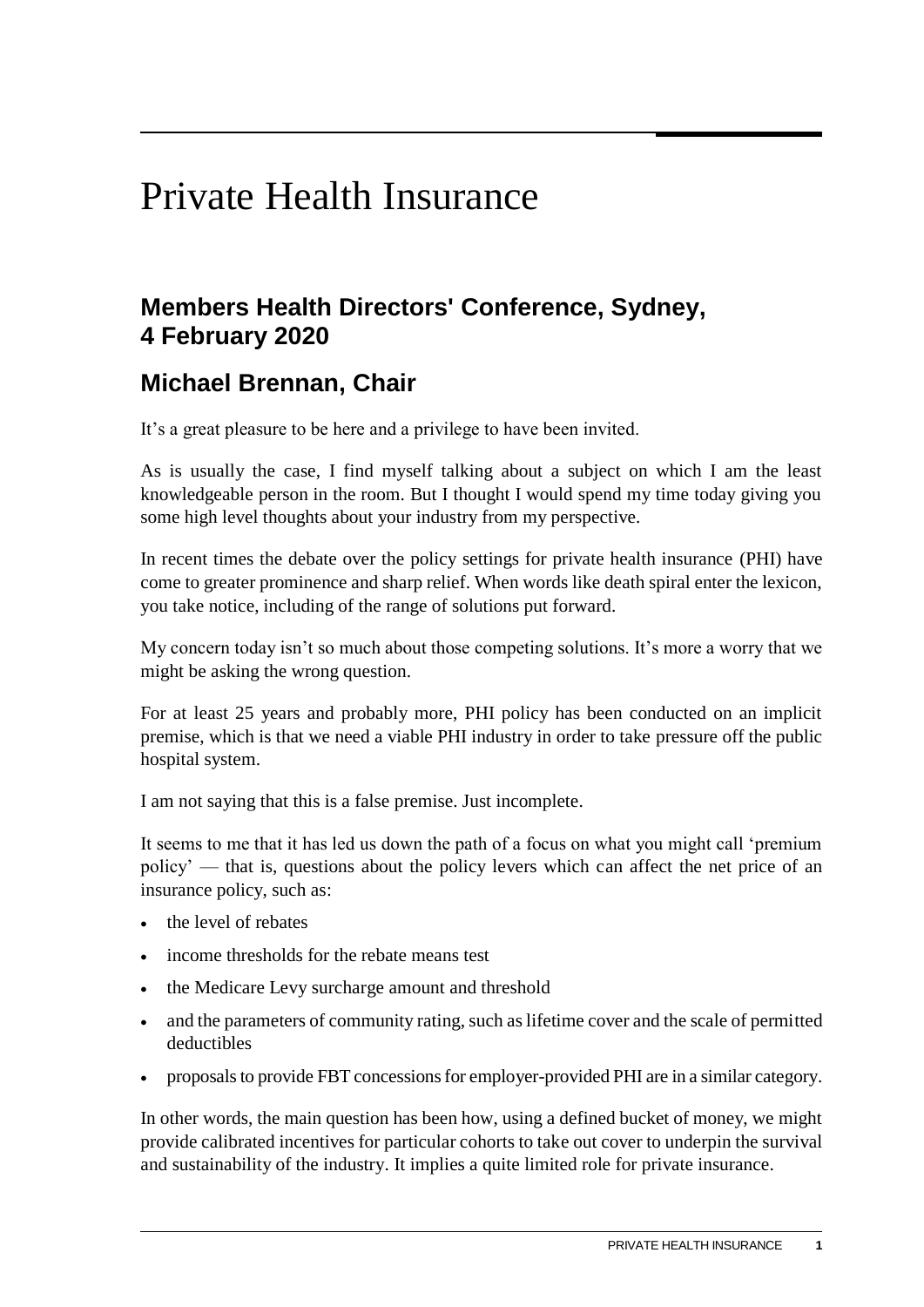And it presupposes that we have our more general health policy settings about right including the role the acute hospital system plays. I would contend that this proposition is looking more doubtful.

A better starting point — and the real question for policy — is to ask: what sort of health system do we aspire to, and what role can the private sector — including private insurance — play in achieving it?

And the supplementary question — particularly relevant for the member based sector — is: what policies would allow insurers to offer real value to members, in terms access to higher quality of care and, ultimately, better health outcomes?

It's that question I wanted to address today, though I am going to fall a long way short of answering it. I start from the position that there is a lot to like about Australia's health system. It delivers high life expectancy — and very high healthy life expectancy — for a comparatively low aggregate spend (that is, public and private) as share of GDP

Specifically, we spend an amount comparable to the OECD average (as a share of GDP) but have life expectancy at the high end. As a result, Australia out-performs the estimate of what our life expectancy should be if it was based purely on the amount of money we spend.

Specifically, Australians live on average about half a year more than would be predicted from our health spending. The average American lives 6 years less than would be predicted from their very high spend as a share of GDP.

So all this suggests that in some ways perhaps we are spending our dollars wisely.

One possible reason for this is that, believe it or not, Australia has had some modest success in keeping health price inflation under control. This is a relative point — health costs outstrip inflation everywhere.

But in terms of the level of health prices, across the OECD they tend to be correlated with national per capita income — Switzerland and Norway have high health prices while Latvia, Poland and Turkey have lower prices.

Australia's health price levels are around the OECD average, despite us having a per capita income which is well above the average. That suggests that, relatively speaking, more of Australia's health spend is funding extra volume rather than a higher price.

The OECD estimates that Australia delivers among the highest volume of services, third only to Germany and the US, who are of course spending nearly twice as much as Australia as a share of GDP.

In part, this reflects the fact that our system has a number of in-built features which try to control costs and ensure cost effectiveness. And they often do this by driving increased volume. We have ABF in public hospitals, to try and drive down cost inflation and fund activity. We have a fee for service MBS system which also funds throughput. We have a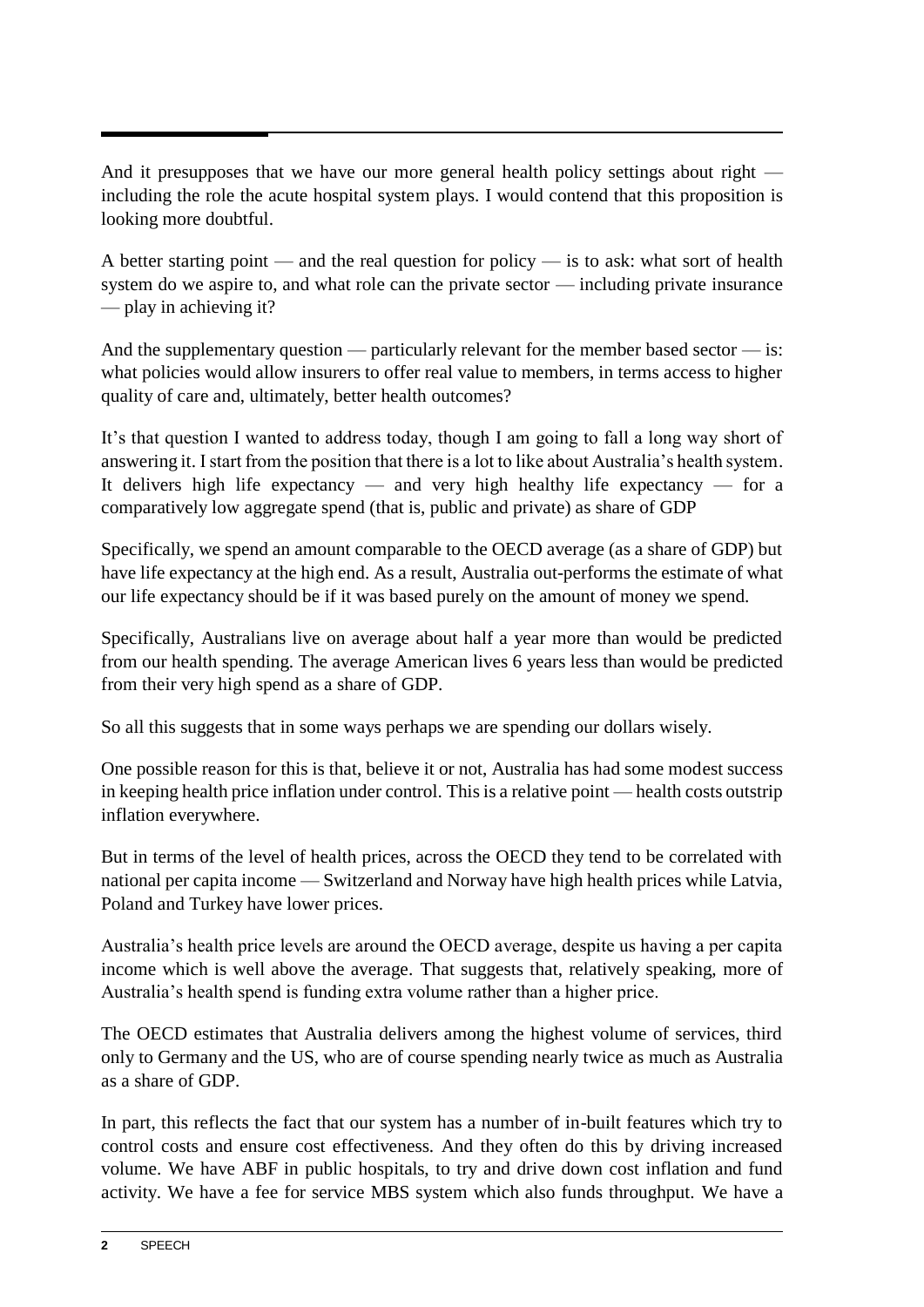PBAC process to ensure that drugs are listed only when cost effective. And we use government purchasing power to reduce listing costs.

We have also used government as a means to contain costs — through setting MBS schedule fees, and being a party to industrial agreements with health staff in the public system.

All blunt tools, but they have helped to direct our marginal dollar of health spending into extra services rather than higher unit costs. And it has arguably done this better than if we relied on a purely private insurance based system.

But as you know, this can be a mixed blessing, and our system is far from perfect.

I want to briefly mention four shortcomings of our system, which I think are symptomatic of a broader underlying problem. Those four symptoms are:

- the excessive focus on outputs rather than outcomes
- (relatedly) the extent of ineffective procedures and unjustified clinical variation
- the lack of integration between parts of the system particularly between the primary and acute sectors but also with other health and non-health services, and
- the general passivity of the system as a whole.

My contention is that these are symptoms of a supplier-centric system, which has struggled to innovate in ways which could deliver new services and business models to the benefit of consumers.

So, I start with the focus on outputs. Our system is very reliant on its two big volume-based elements: the acute hospital system (with ABF for the public system; MBS and insurer payouts for the private system) and the fee for service MBS system for out of hospital services.

Since 2009, both public hospital separations and GP consultations have significantly outstripped population growth — even on an age adjusted basis, suggesting we are using more services per capita than we did a decade ago.

Why is that? You could point to the rising burden of chronic disease, but in a way this only reinforces the point: ours is a good system for dealing with episodic medical interventions.

But it serves us less well in dealing with emerging health challenges like obesity, diabetes, mental health and just chronic disease in general. Arguably we need a system which has a much greater focus on keeping people well, managing their conditions, preventing escalation and keeping people out of hospital.

While we have been critical of aspects of the Health Care Homes trial, it is at least a genuine attempt to shift away from the incentives that arise in a pure fee for service model. But it is only one of a number of potential reforms to funding models. For example, at present, neither GPs nor hospitals really benefit from avoided hospitalisations.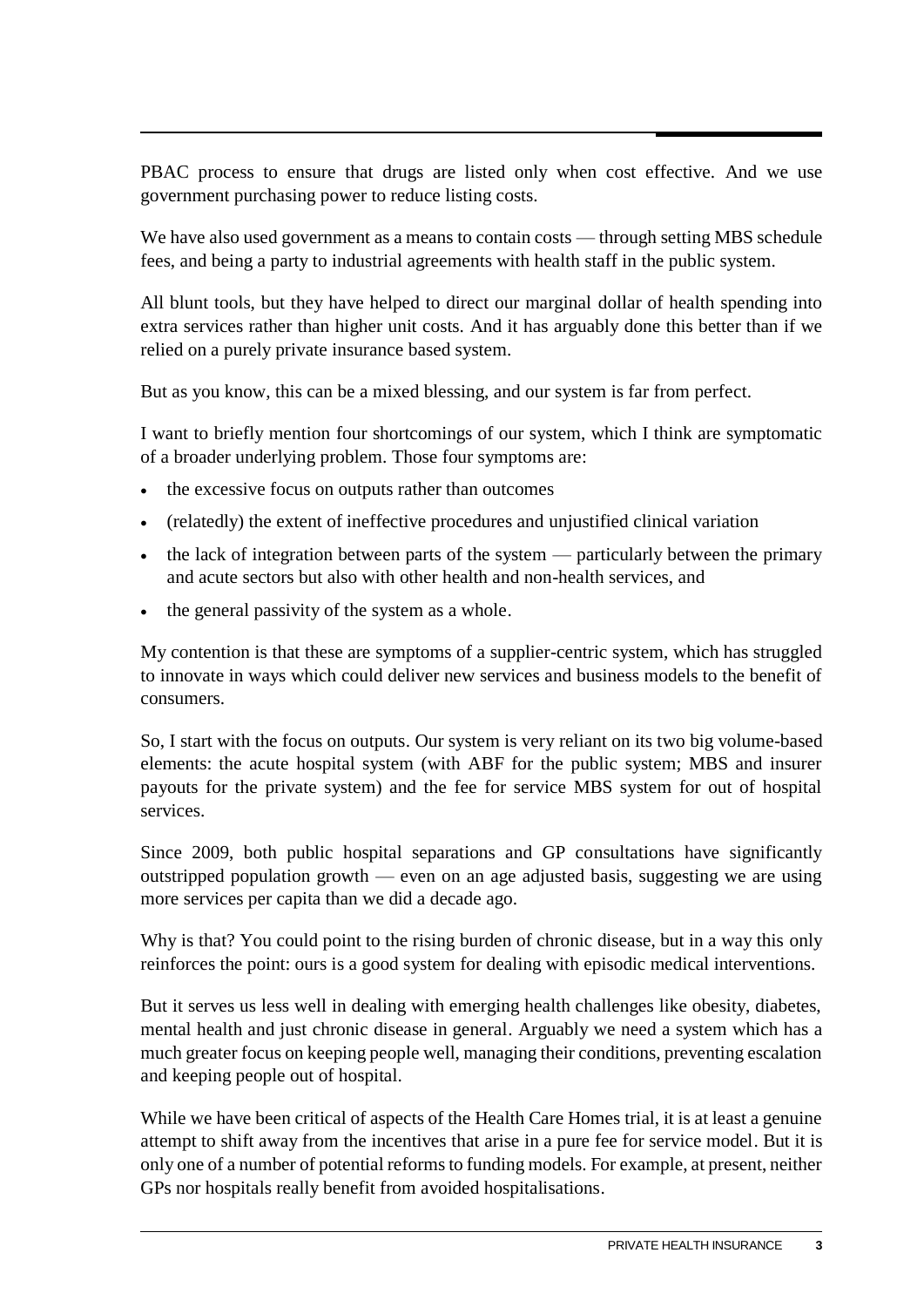On the other hand, I have noted before to a different audience that private insurers generally do have such incentives, given that they find a portion of private (and increasingly public) hospital stays.

I mentioned clinical variation. Again, our volume based system has generated considerable efficiency in a narrow sense. But how much assurance do we have that the procedures being performed have strong clinical evidence?

Time and again we see staggering figures as to the proportion of procedures which are ineffective or even harmful to patients. The Atlas of Healthcare Variation produced by the Australian Commission on Safety and Quality in Healthcare has shown such a marked degree of variation in health practice by location that they cannot possibly reflect differences in the underlying health needs of the population. They are much more likely to reflect different clinical approaches. This suggests that the diffusion of best practice clinical evidence is slow and hampered.

On integration, it is notable that fewer than 20 per cent of Australian GPs are always notified when a patient was provided with a hospital discharge summary. This is much lower than countries like the UK, New Zealand and the Netherlands. The system isn't joined up. Data isn't shared systematically. And too often it's effectively the consumer who has to play the role of co-ordinator — often telling their story multiple times.

It's partly the culture of the system, but also partly about incentives. There are real limits on the ability of hospital networks to fund primary health care which would reduce hospitalisation. And of course there are also limits on the ability of private insurers to fund primary services where a Medicare benefit is payable.

And finally, the passivity of the system. It is notable that for the most part we have a health system that basically waits for people to present to it, rather than proactively trying to anticipate, inform and then meet consumer needs.

As one indication of that, the Productivity Commission estimated the cost to the economy from people sitting in GP 'waiting rooms' (it's around \$1 billion a year). When you think about it, the very notion of a 'waiting room' is very specific to the medical profession — it's not something you find in most service industries. Some might say it's inconsistent with the very notion of a service industry.

The description of GPs as 'gatekeepers' is similar. The system gets by on low levels of health literacy among consumers.

Nor is there much information for consumers about the quality of, or fees charged by, specialists. Let alone genuinely patient-centred metrics like PREMs and PROMs, which could help inform funders, policy makers and patients themselves.

Now, as I alluded to earlier, all these symptoms:

• the focus on activity rather than wellness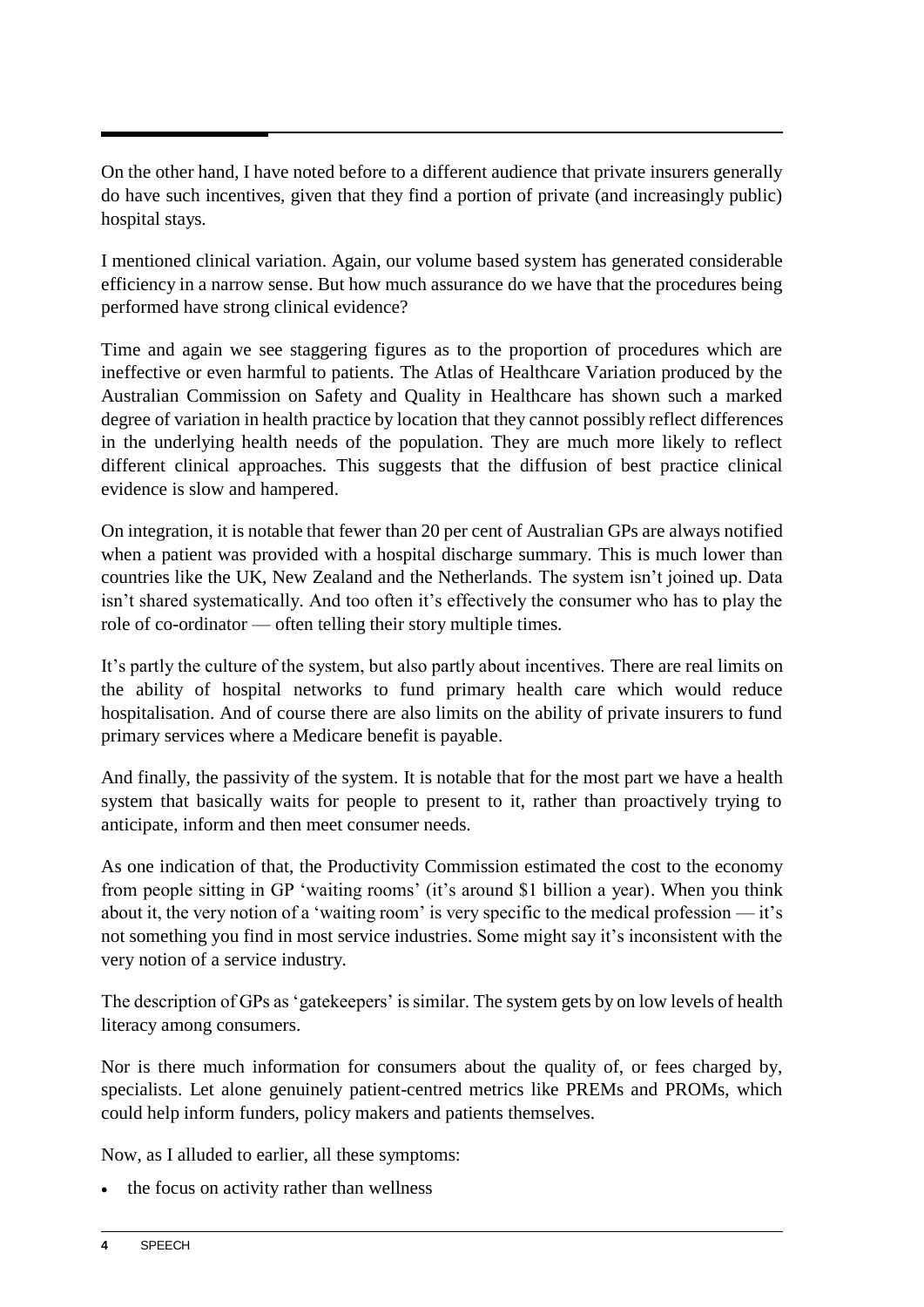- the prevalence of ineffective procedures and clinical variation
- the lack of integration, and
- the passivity of the system.

All highlight a supplier-centric system which gives inadequate priority to the interests of consumers. The great conundrum in health is that we don't seem to observe the sort of disruptive innovations and new business models that characterise other sectors of the economy.

It's not that technology and innovation are lacking. As we all know, there is tons of new technology in the health system. (Which mostly serves to make the system more expensive rather than cheaper.) The problem is that it's almost all focused on what Rohan Mead from Australian Unity once beautifully described as 'molecular innovation' — it's all about better drugs, devices, diagnostic tests, surgical techniques. While innovation and disruption of business models is nearly altogether lacking.

Both are important to patients. I don't mean to dismiss the huge medical advances of the last century, which have extended lives and relieved great suffering. I just note that the system is delivering a lot more of one type of innovation than another. Such that the fundamental model of health care delivery — the acute hospital setting, the one-on-one consultation with a medical practitioner, the physical dispensing of drugs etc. — has barely changed in the last century, despite massive changes in virtually all other sectors of the economy.

Another way to think of this is the distinction between the use of health-specific technology (new drugs etc.) which is ubiquitous, and general purpose technology (computers, digital solutions) which is arguably under-used in the health system. When a GP refers a patient for diagnostic tests, the pathology is cutting edge, but the referral is sometimes done by fax.

Similarly, the use of data in the context of a clinical trial can be highly sophisticated, but attempts at integrating basic patient data across the system face almost insuperable challenges.

In the area of mental health, the Productivity Commission has found a potentially significant role for practitioner supported online treatments, which makes targeted use of practitioner time, learning modules and patient input, delivered in a way that provides flexibility and convenience to consumers.

That involves using a general purpose technology (the internet) to change business models for the benefit of the consumer, and with no loss of clinical effectiveness. It breaks down the dominance of the one-on-one consultation with its inflexible block of practitioner time. Unfortunately at the moment there is no well-developed funding model to allow this sort of innovative treatment to expand.

So the problem is with government too — I don't want to just blame the sector. Too often in the face of an emerging health challenge, the solution is more beds, more hospital activity or a new MBS item.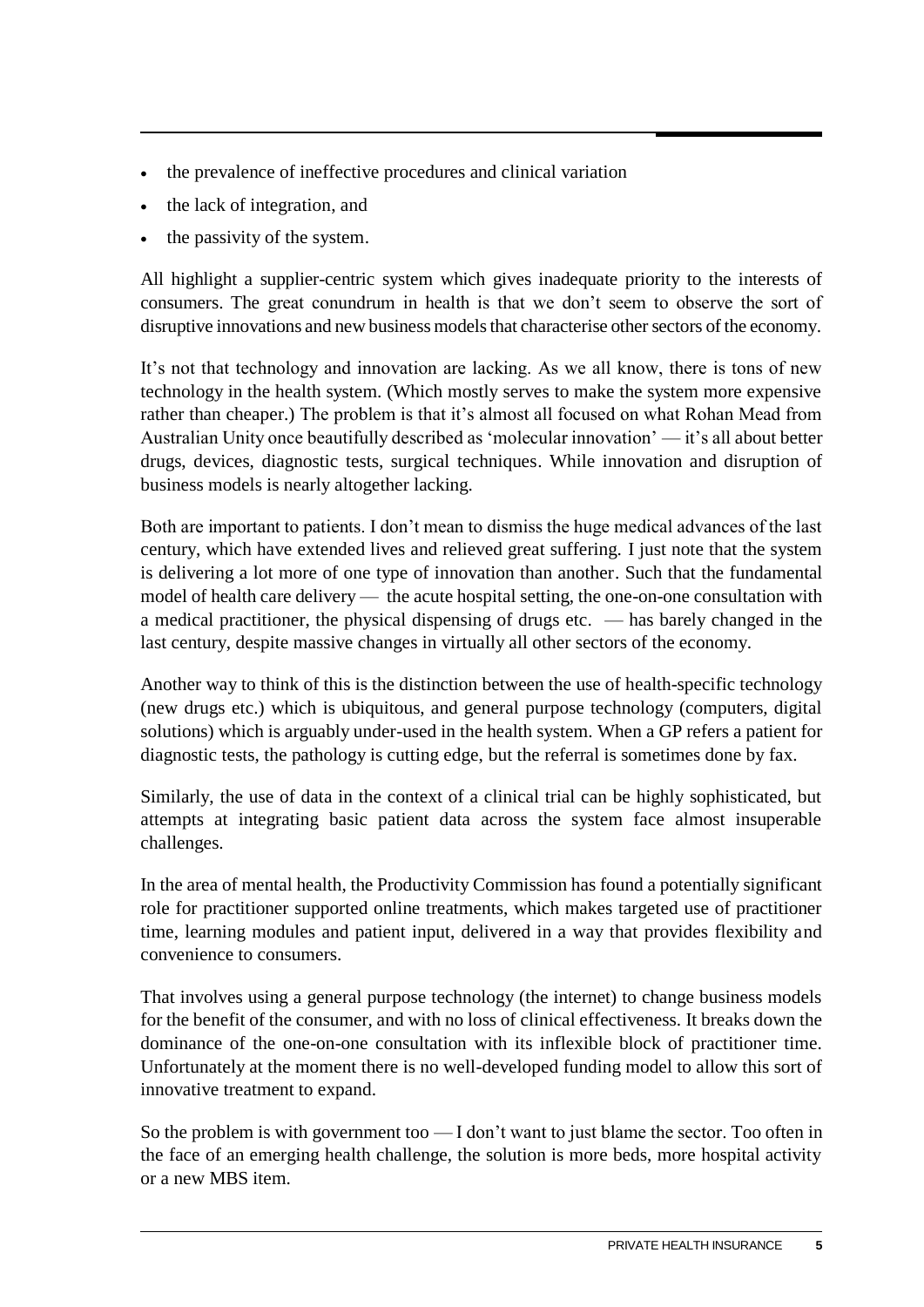So, returning to my original question: if we have a general view about how to improve the overall health system, what is the role of private insurance? Put another way, what are the distinct attributes that private insurers have, which allow them to play a role in a more integrated and value-focused health system? I can't fully answer that question today. I don't know. All I can do is sketch out a few basic outlines.

The industry is already playing a role through chronic disease management programs focused on keeping members well and reducing hospitalisation. And often those programs involve some innovative and disruptive delivery methods.

Two policy issues arise:

- first, whether the current risk equalisation arrangements are undermining the incentive to provide these programs, and
- second, whether the regulations around what services can be funded are too prescriptive.

The Productivity Commission is on the record on both matters.

In our Shifting the Dial report from 2017, the Commission floated a few options to address the disincentives flowing from risk equalisation — moving to an ex ante risk equalisation approach based on age, or quarantining specified programs from the impact of risk equalisation.

In our Mental Health draft report, we proposed that the regulations which currently prevent insurers from funding community based mental health care be reviewed with a view expanding the scope for such programs where they would prevent avoidable hospital admissions.

In general there would seem a strong case for insurers to be more actively involved in these holistic wellness efforts. The industry could also conceivably play a role by not funding ineffective procedures and also shining a light on clinical variation. And it could help aid integration, particularly where a fund is delivering a chronic disease management program to one of its members.

Funds could be very well positioned to help members navigate the maze of primary care, allied health, specialists, pharmacy and hospitals — even if they are not funding every element in that chain. And it could help address the problem of passivity — funds are uniquely positioned in the Australian system because they have members. Other parts of the system (GPs, pharmacies, hospitals, PHNs) do not.

So funds can proactively offer services and support to their members. They can provide consumer information; they can help build health literacy.

I know that funds already do this, but I am arguing for it to be more central to their mission and for policy settings that facilitate and encourage this.

Aside from helping build a better health system, these are things which can offer genuine value to members, which is the ultimate determinant of the success of the industry.